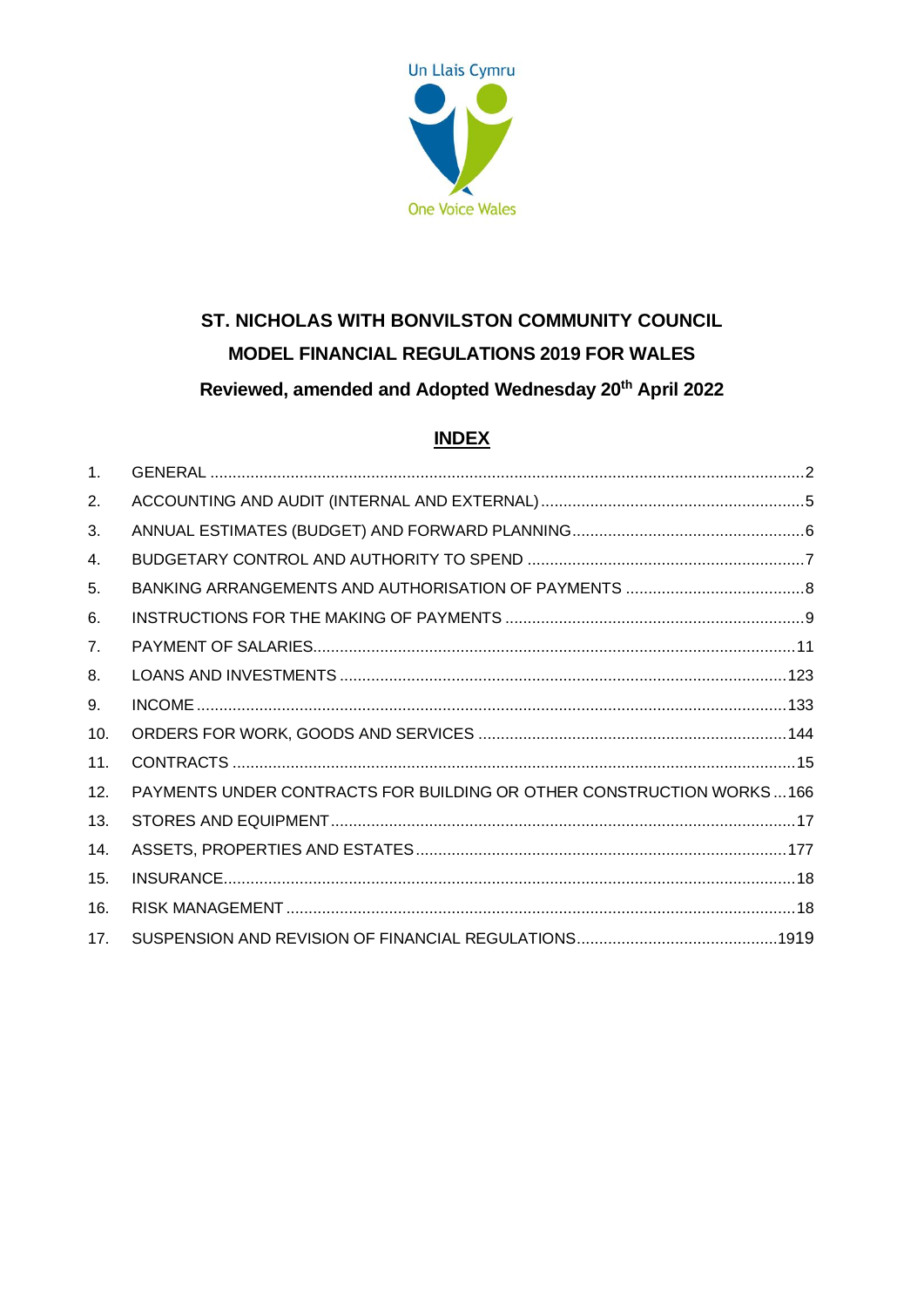These Financial Regulations were adopted by the Council at its Meeting held on Wednesday 20th April 2022.

#### <span id="page-1-0"></span>**1. GENERAL**

- 1.1. These financial regulations govern the conduct of financial management by the Council and may only be amended or varied by resolution of the Council. Financial regulations are one of the Council's three governing policy documents providing procedural guidance for members and officers. Financial regulations must be observed in conjunction with the Council's standing orders<sup>1</sup> and any individual financial regulations relating to contracts.
- 1.2. The Council is responsible in law for ensuring that its financial management is adequate and effective and that the Council has a sound system of internal control which facilitates the effective exercise of the Council's functions, including arrangements for the management of risk.
- 1.3. The Council's accounting control systems must include measures:
	- for the timely production of accounts;
	- that provide for the safe and efficient safeguarding of public money;
	- to prevent and detect inaccuracy and fraud; and
	- identifying the duties of officers.
- 1.4. These financial regulations demonstrate how the Council meets these responsibilities and requirements.
- 1.5. At least once a year, prior to approving the Annual Governance Statement, the Council must review the effectiveness of its system of internal control which shall be in accordance with proper practices.
- 1.6. Deliberate or wilful breach of these Regulations by an employee may give rise to disciplinary proceedings.
- 1.7. Members of Council are expected to follow the instructions within these Regulations and not to entice employees to breach them. Failure to follow instructions within these Regulations brings the office of Councillor into disrepute and may represent a breach in the Councillor's Code of Conduct
- 1.8. The Responsible Financial Officer (RFO) holds a statutory office to be appointed by the Council. The Clerk has been appointed as RFO for this Council and these regulations will apply accordingly.
- 1.9. The RFO;

<sup>&</sup>lt;sup>1</sup> Model standing orders for Councils 2019 Edition are available from NALC (© NALC 2019)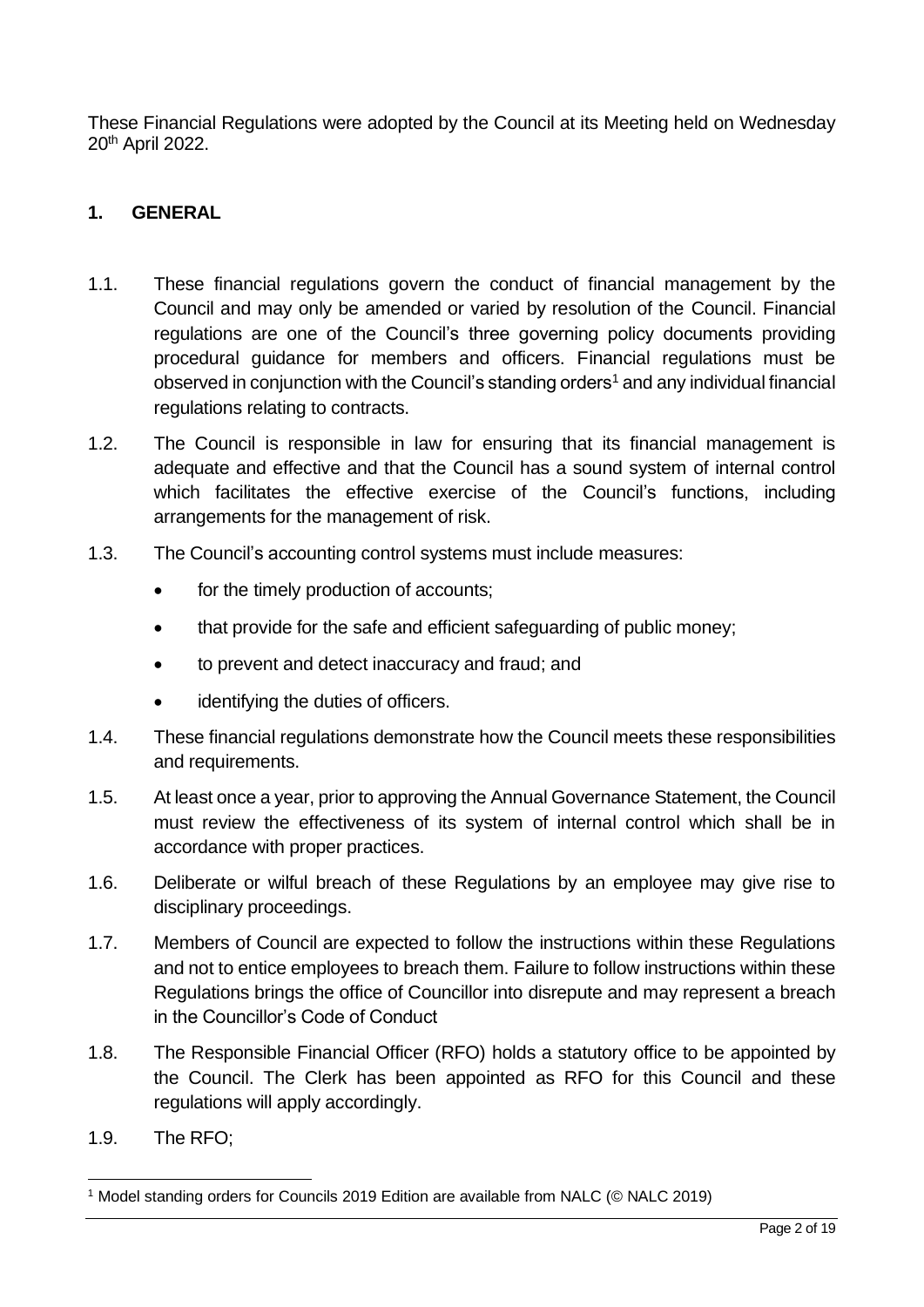- acts under the policy direction of the Council;
- administers the Council's financial affairs in accordance with all Acts, Regulations and proper practices;
- determines on behalf of the Council its accounting records and accounting control systems;
- ensures the accounting control systems are observed;
- maintains the accounting records of the Council up to date in accordance with proper practices;
- assists the Council to secure economy, efficiency and effectiveness in the use of its resources; and
- produces financial management information as required by the Council.
- 1.10. The accounting records determined by the RFO shall be sufficient to show and explain the Council's transactions and to enable the RFO to ensure that any record of receipts and payments comply with the Accounts and Audit (Wales) Regulations and to prepare additional or management information, as the case may be, to be prepared for the Council from time to time.
- 1.11. The accounting records determined by the RFO shall in particular contain:
	- entries from day to day of all sums of money received and expended by the Council and the matters to which the receipts and payments account relate;
	- a record of the assets and liabilities of the Council; and
	- wherever relevant, a record of the Council's income and expenditure in relation to claims made, or to be made, for any contribution, grant or subsidy.
- 1.12. The accounting control systems determined by the RFO shall include:
	- procedures to ensure that the financial transactions of the Council are recorded as soon as reasonably practicable and as accurately and reasonably as possible;
	- procedures to enable the prevention and detection of inaccuracies and fraud and the ability to reconstruct any lost records;
	- identification of the duties of officers dealing with financial transactions and division of responsibilities of those officers in relation to significant transactions;
	- procedures to ensure that uncollectable amounts, including any bad debts are not submitted to the Council for approval to be written off except with the approval of the RFO and that the approvals are shown in the accounting records; and
	- measures to ensure that risk is properly managed.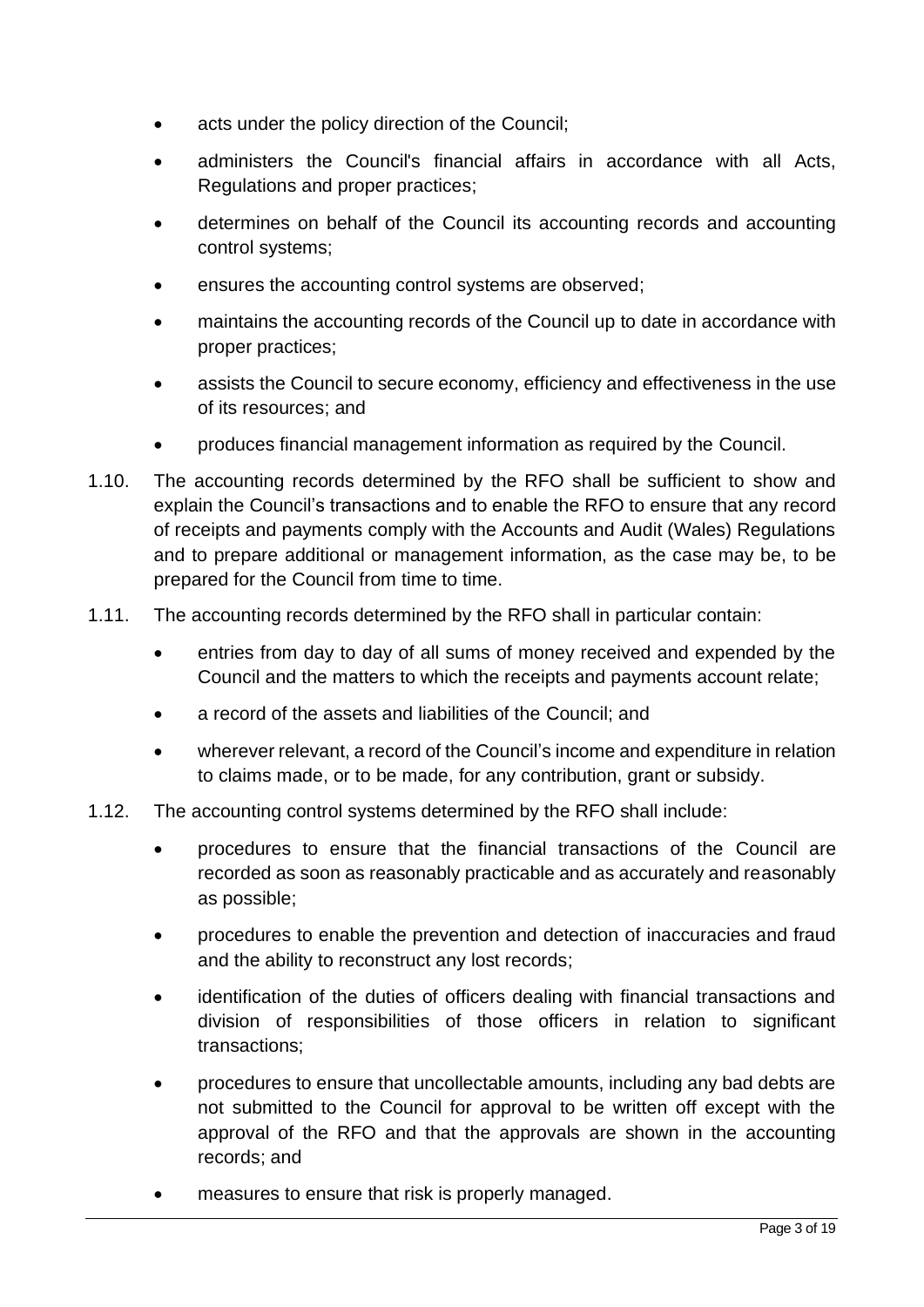- 1.13. The Council is not empowered by these Regulations or otherwise to delegate certain specified decisions. In particular any decision regarding:
	- setting the final budget or the precept (Council Tax Requirement);
	- approving accounting statements;
	- approving an annual governance statement;
	- borrowing;
	- writing off bad debts:
	- addressing recommendations in any report from the internal or external auditors,

shall be a matter for the full Council only.

- 1.14. In addition, the Council must:
	- determine and keep under regular review the bank mandate for all Council bank accounts;
	- approve any grant or a single commitment in excess of £5,000; and
	- in respect of the annual salary for any employee have regard to recommendations about annual salaries of employees made by the relevant committee in accordance with its terms of reference.
- 1.15. In these financial regulations, references to the Accounts and Audit (Wales) Regulations or 'the regulations' shall mean the regulations issued under the provisions of section 39 of the Public Audit (Wales) Act 2004, or any superseding legislation, and then in force unless otherwise specified.

<span id="page-3-0"></span>In these financial regulations the term 'proper practice' or 'proper practices' shall refer to guidance issued in *Governance and Accountability for Local Councils in Wales - A Practitioners' Guide* issued by the Joint Practitioners Advisory Group (JPAG), available from the websites of One Voice Wales (OVW) and SLCC as appropriate.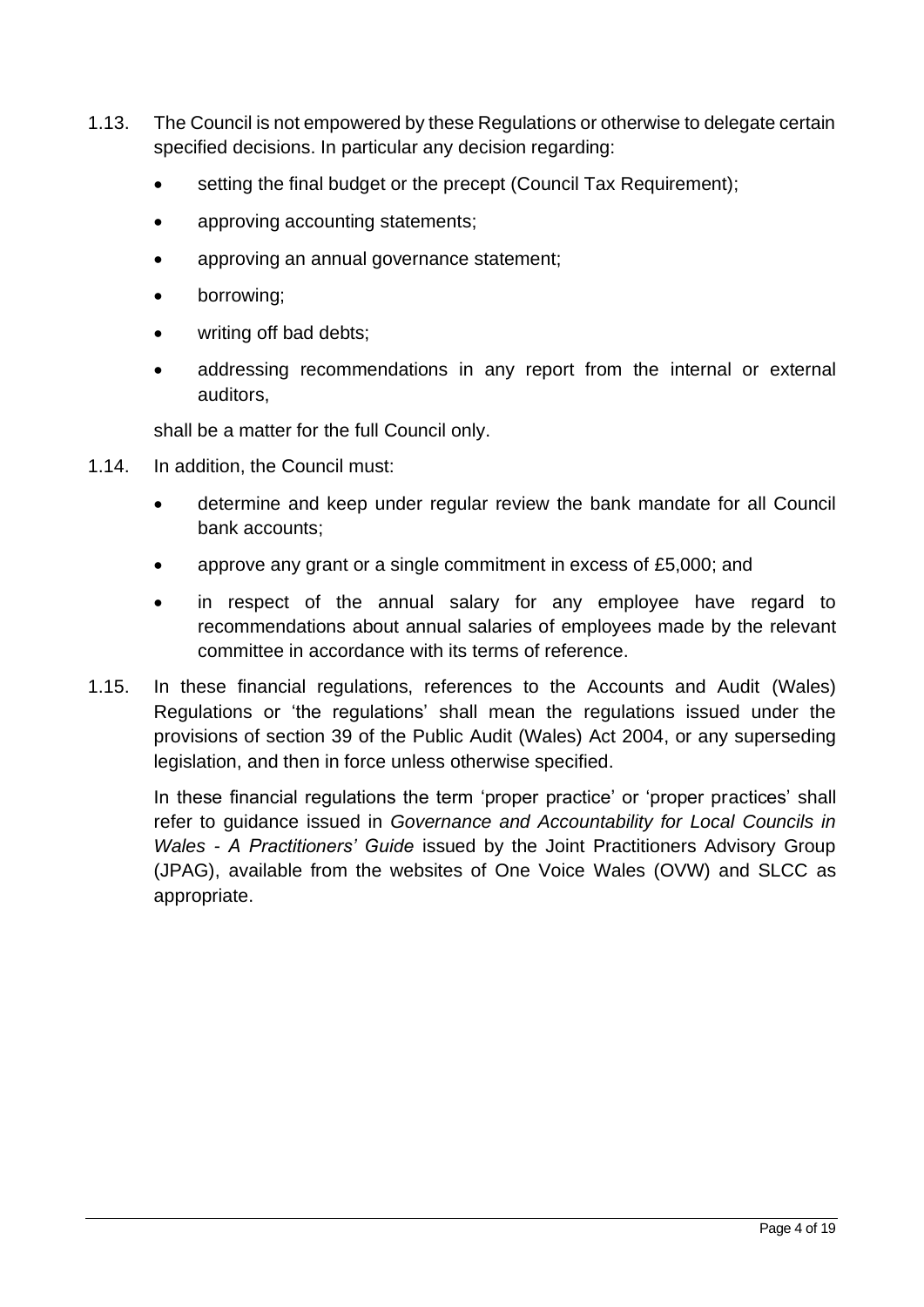# **2. ACCOUNTING AND AUDIT (INTERNAL AND EXTERNAL)**

- 2.1. All accounting procedures and financial records of the Council shall be determined by the RFO in accordance with the Accounts and Audit (Wales) Regulations, appropriate guidance and proper practices.
- 2.2. On a regular basis, at least once in each quarter, and at each financial year end, a member other than the Chairman shall be appointed to verify bank reconciliations (for all accounts) produced by the RFO. The member shall sign the reconciliations and the original bank statements (or similar document) as evidence of verification. This activity shall on conclusion be reported, including any exceptions, to and noted by the Community Council.
- 2.3. The RFO shall complete the annual statement of accounts, annual report, and any related documents of the Council contained in the Annual Return (as specified in proper practices) as soon as practicable after the end of the financial year and having certified the accounts shall submit them and report thereon to the Council within the timescales set by the Accounts and Audit (Wales) Regulations.
- 2.4. The Council shall ensure that there is an adequate and effective system of internal audit of its accounting records, and of its system of internal control in accordance with proper practices. Any officer or member of the Council shall make available such documents and records as appear to the Council to be necessary for the purpose of the audit and shall, as directed by the Council, supply the RFO, internal auditor, or external auditor with such information and explanation as the Council considers necessary for that purpose.
- 2.5. The internal auditor shall be appointed by and shall carry out the work in relation to internal controls required by the Council in accordance with proper practices.
- 2.6. The internal auditor shall:
	- be competent and independent of the financial operations of the Council;
	- report to Council in writing, or in person, on a regular basis with a minimum of one annual written report during each financial year;
	- to demonstrate competence, objectivity and independence, be free from any actual or perceived conflicts of interest, including those arising from family relationships; and
	- have no involvement in the financial decision making, management or control of the Council.
- 2.7. Internal or external auditors may not under any circumstances:
	- perform any operational duties for the Council;
	- initiate or approve accounting transactions; or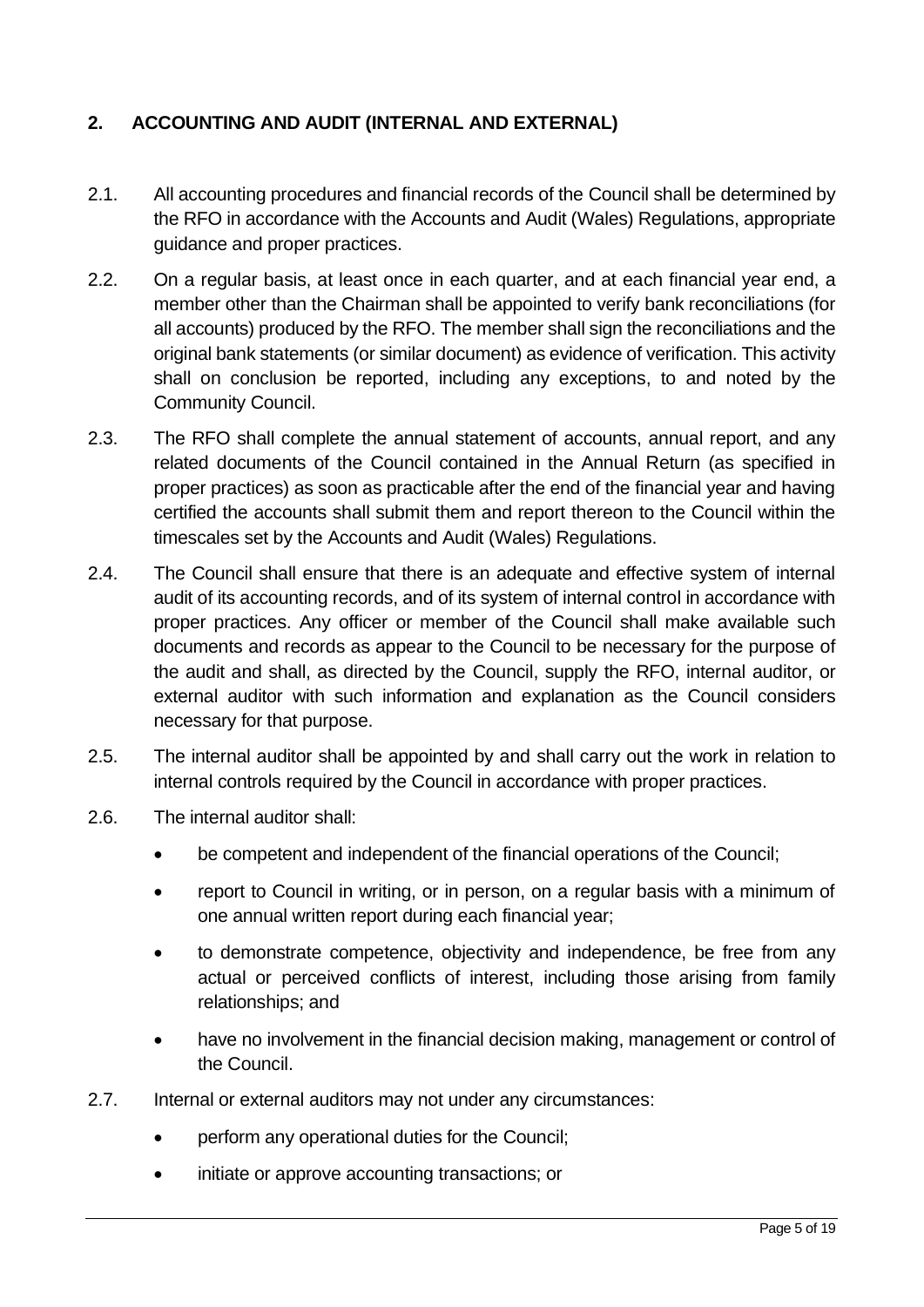- direct the activities of any Council employee, except to the extent that such employees have been appropriately assigned to assist the internal auditor.
- 2.8. For the avoidance of doubt, in relation to internal audit the terms 'independent' and 'independence' shall have the same meaning as is described in proper practices.
- 2.9. The RFO shall make arrangements for the exercise of electors' rights in relation to the accounts including the opportunity to inspect the accounts, books, and vouchers and display or publish any notices and statements of account required by Public Audit (Wales) Act 2004, or any superseding legislation, and the Accounts and Audit (Wales) Regulations.
- 2.10. The RFO shall, without undue delay, bring to the attention of all Councillors any correspondence or report from internal or external auditors.

## <span id="page-5-0"></span>**3. ANNUAL ESTIMATES (BUDGET) AND FORWARD PLANNING**

- 3.1. Each committee (if any) shall review its three year forecast of revenue and capital receipts and payments. Having regard to the forecast, it shall thereafter formulate and submit proposals for the following financial year to the Council not later than the end of November each year including any proposals for revising the forecast.
- 3.2. The RFO must each year, by no later than January, prepare detailed estimates of all receipts and payments including the use of reserves and all sources of funding for the following financial year in the form of a budget to be considered by the Community Council.
- 3.3. The Council shall consider annual budget proposals in relation to the Council's revenue and capital receipts and payments including recommendations for the use of reserves and sources of funding.
- 3.4. The Council shall fix the precept (Council tax requirement), and relevant basic amount of Council tax to be levied for the ensuing financial year not later than by the end of January each year. The RFO shall issue the precept to the billing authority and shall supply each member with a copy of the approved annual budget.
- <span id="page-5-1"></span>3.5. The approved annual budget shall form the basis of financial control for the ensuing year.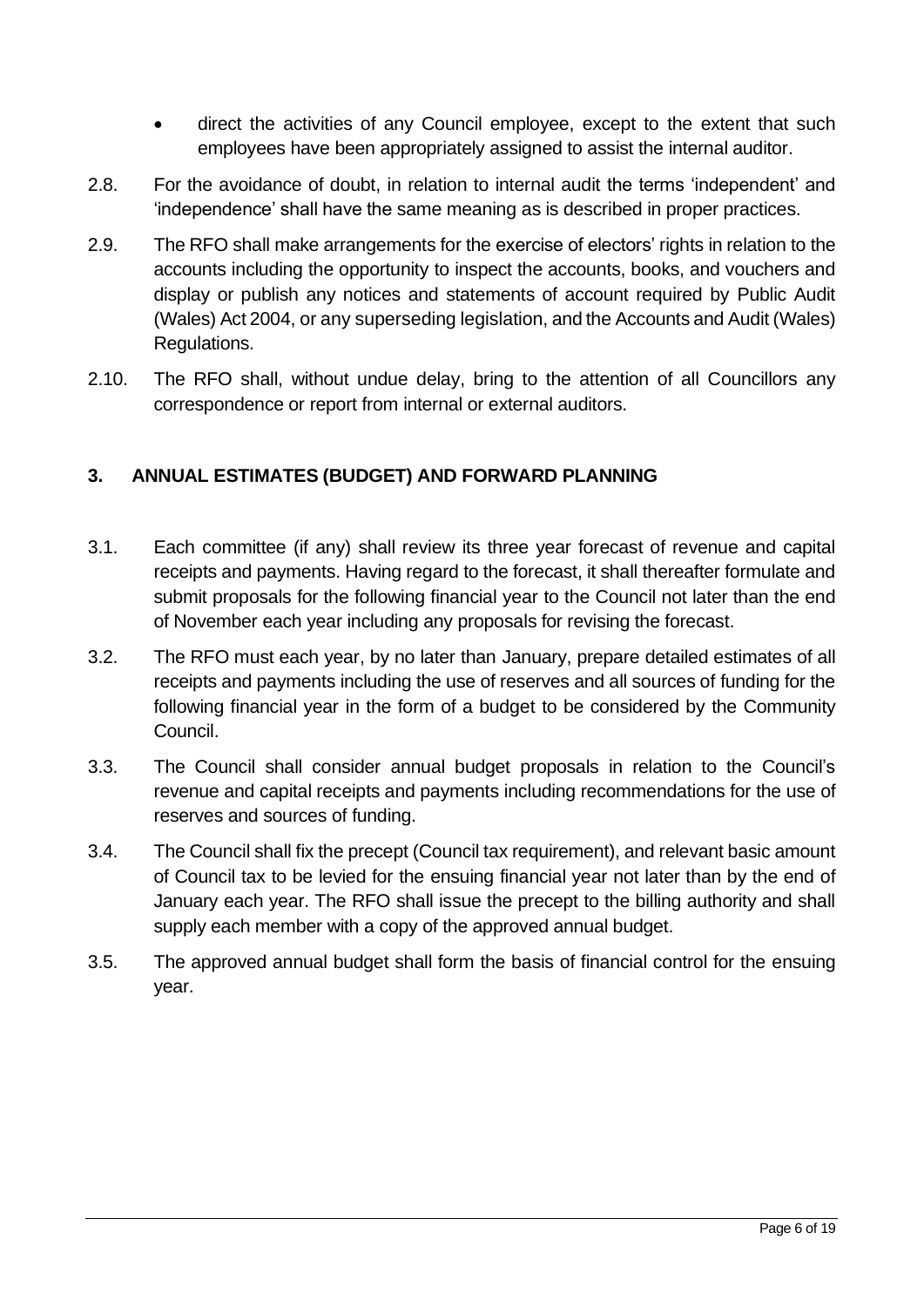# **4. BUDGETARY CONTROL AND AUTHORITY TO SPEND**

- 4.1. Expenditure on revenue items may be authorised up to the amounts included for that class of expenditure in the approved budget. This authority is to be determined by:
	- the Council for all items over £5,000;
	- a duly delegated committee of the Council for items over £500; or.
	- the Clerk, in conjunction with Chairman of Council or Chairman of the appropriate committee, for any items below £500.

Such authority is to be evidenced by a minute or by an authorisation slip duly signed by the Clerk, and where necessary also by the appropriate Chairman.

Contracts may not be disaggregated to avoid controls imposed by these regulations.

- 4.2. No expenditure may be authorised that will exceed the amount provided in the revenue budget for that class of expenditure other than by resolution of the Council, or duly delegated committee. During the budget year and with the approval of Council having considered fully the implications for public services, unspent and available amounts may be moved to other budget headings or to an earmarked reserve as appropriate ('virement').
- 4.3. Unspent provisions in the revenue or capital budgets for completed projects shall not be carried forward to a subsequent year without agreement of the Council in exceptional circumstances.
- 4.4. The salary budgets are to be reviewed at least annually in December for the following financial year and such review shall be evidenced by a hard copy schedule signed by the Clerk and the Chairman of Council or relevant committee. The RFO will inform committees of any changes impacting on their budget requirement for the coming year in good time.
- 4.5. In cases of extreme risk to the delivery of Council services, the clerk may authorise revenue expenditure on behalf of the Council which in the clerk's judgement it is necessary to carry out. Such expenditure includes repair, replacement or other work, whether or not there is any budgetary provision for the expenditure, subject to a limit of £500. The Clerk shall report such action to the chairman as soon as possible and to the Council as soon as practicable thereafter.
- 4.6. No expenditure shall be authorised in relation to any capital project and no contract entered into or tender accepted involving capital expenditure unless the Council is satisfied that the necessary funds are available and the requisite borrowing approval has been obtained.
- 4.7. All capital works shall be administered in accordance with the Council's standing orders and financial regulations relating to contracts.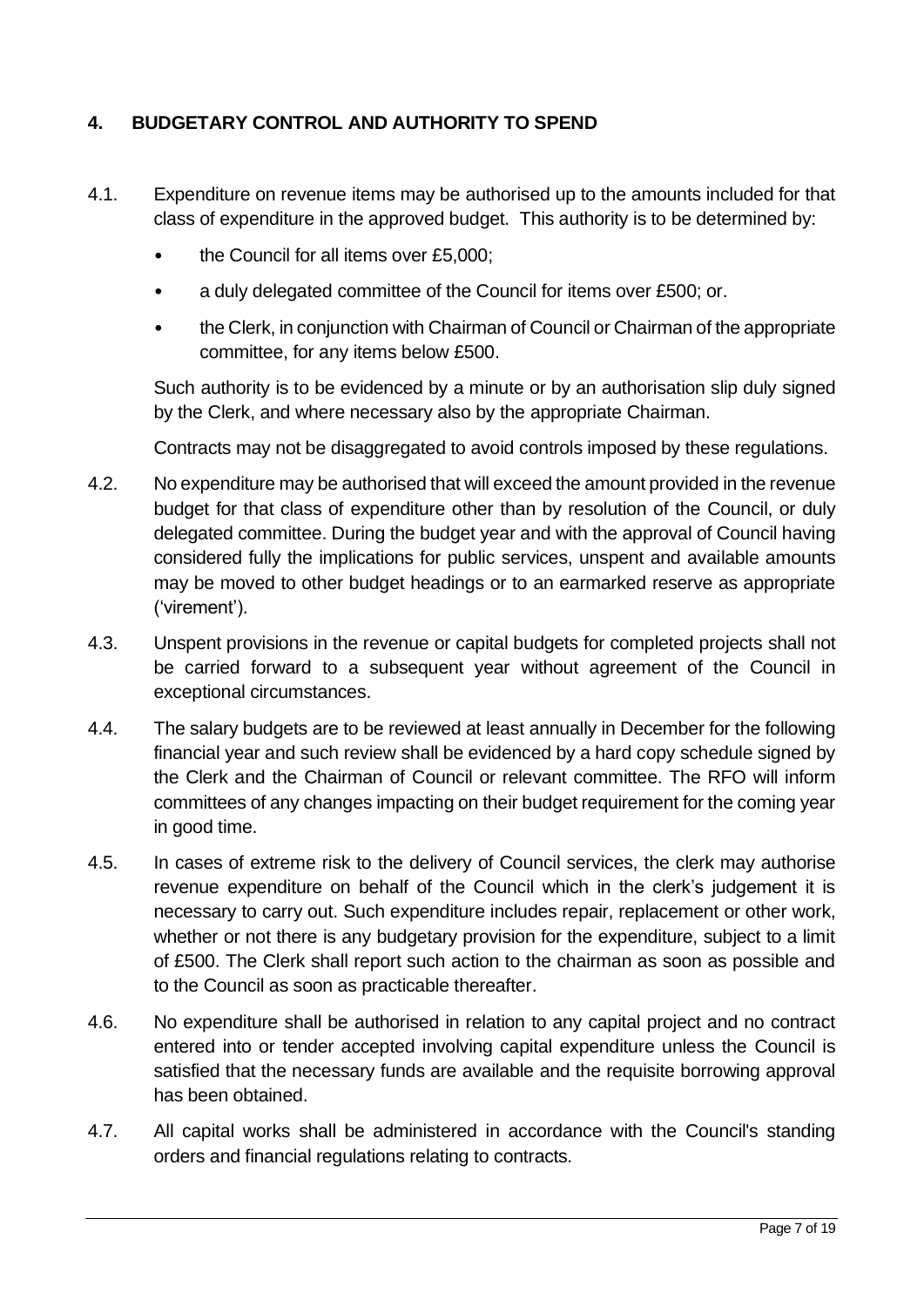- 4.8. The RFO shall regularly provide the Council with a statement of receipts and payments to date under each head of the budgets, comparing actual expenditure to the appropriate date against that planned as shown in the budget. These statements are to be prepared at least at the end of each financial quarter and shall show explanations of material variances. For this purpose, "material" shall be in excess of £100 or 15% of the budget, whichever is the greater.
- 4.9. Changes in earmarked reserves shall be approved by Council as part of the budgetary control process.

# <span id="page-7-0"></span>**5. BANKING ARRANGEMENTS AND AUTHORISATION OF PAYMENTS**

- 5.1. The Council's banking arrangements, including the bank mandate, shall be made by the RFO and approved by the Council; banking arrangements may not be delegated to a committee. They shall be regularly reviewed for safety and efficiency.
- 5.2. The RFO shall prepare a schedule of payments requiring authorisation, forming part of the Agenda for the Meeting and, together with the relevant invoices, present the schedule to Council. The Council shall review the schedule for compliance and, having satisfied itself shall authorise payment by a resolution of the Council. The approved schedule shall be ruled off and initialled by the Chairman of the Meeting. A detailed list of all payments shall be disclosed within or as an attachment to the minutes of the meeting at which payment was authorised. Personal payments (including salaries, wages, expenses and any payment made in relation to the termination of a contract of employment) may be summarised to remove public access to any personal information.
- 5.3. All invoices for payment shall be examined, verified and certified by the RFO to confirm that the work, goods or services to which each invoice relates has been received, carried out, examined and represents expenditure previously approved by the Council.
- 5.4. The RFO shall examine invoices for arithmetical accuracy and analyse them to the appropriate expenditure heading. The RFO shall take all steps to pay all invoices submitted, and which are in order, at the next available Council meeting.
- 5.5. The Clerk and RFO shall have delegated authority to authorise the payment of items only in the following circumstances:
	- a) If a payment is necessary to avoid a charge to interest under the Late Payment of Commercial Debts (Interest) Act 1998, and the due date for payment is before the next scheduled Meeting of Council, where the Clerk and RFO certify that there is no dispute or other reason to delay payment, provided that a list of such payments shall be submitted to the next appropriate meeting of Community Council;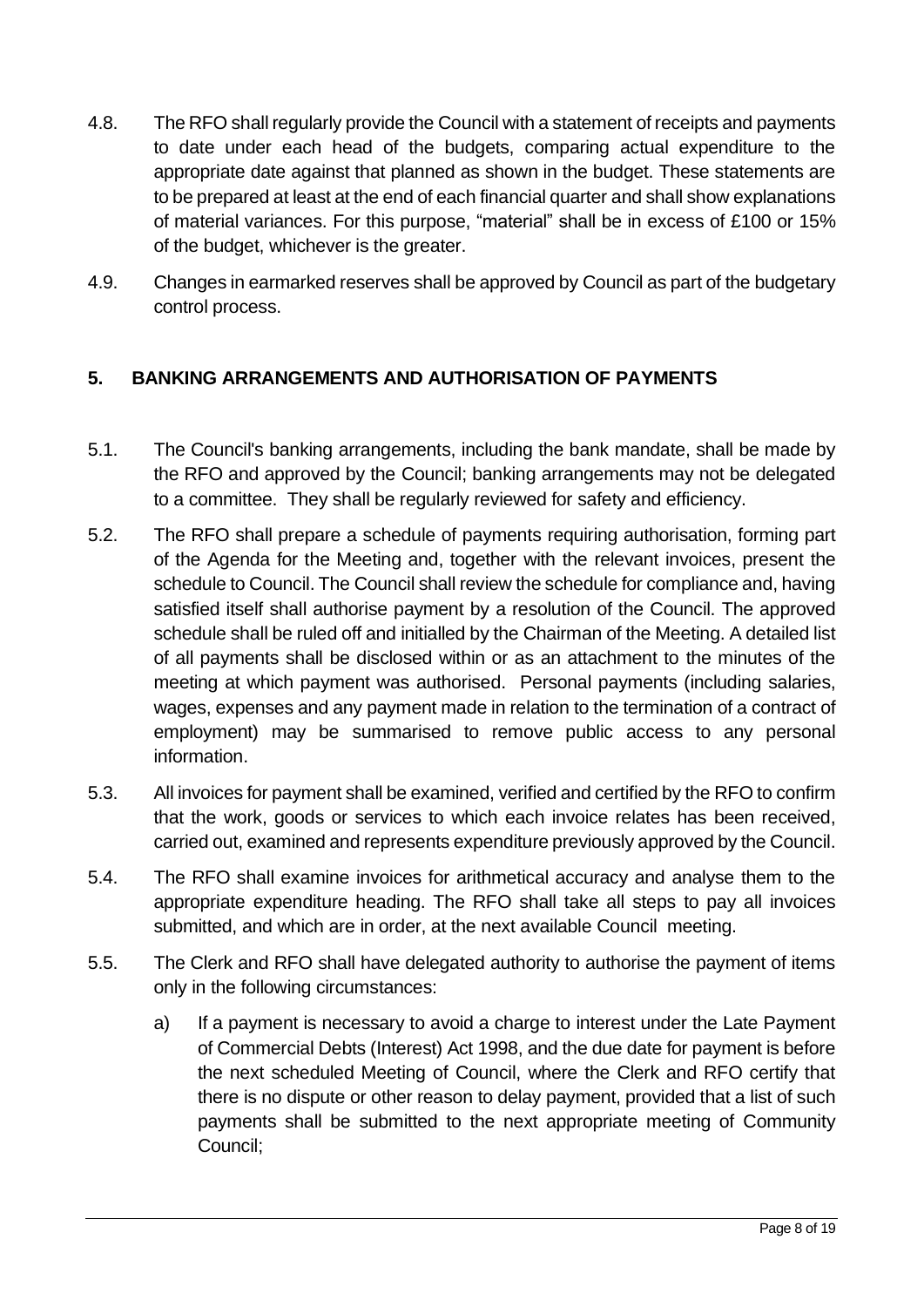- b) An expenditure item authorised under 5.6 below (continuing contracts and obligations) provided that a list of such payments shall be submitted to the next appropriate meeting of the Community Council; or
- c) fund transfers within the Councils banking arrangements up to the sum of £10,000, provided that a list of such payments shall be submitted to the next appropriate meeting of the Community Council.
- 5.6. For each financial year the Clerk and RFO shall draw up a list of due payments which arise on a regular basis as the result of a continuing contract, statutory duty, or obligation (such as but not exclusively, Salaries, PAYE and NI, Superannuation Fund and regular maintenance contracts and the like for which Council [,or a duly authorised committee,] may authorise payment for the year provided that the requirements of regulation 4.1 (Budgetary Controls) are adhered to, provided also that a list of such payments shall be submitted to the next appropriate meeting of Council .
- 5.7. A record of regular payments made under 5.6 above shall be drawn up and be signed by two members on each and every occasion when payment is authorised - thus controlling the risk of duplicated payments being authorised and / or made.
- 5.8. In respect of grants a duly authorised committee may approve expenditure within any limits set by Council and in accordance with any policy statement approved by Council. Any Revenue or Capital Grant in excess of £5,000 shall before payment, be subject to ratification by resolution of the Council.
- 5.9. Members are subject to the Code of Conduct that has been adopted by the Council and shall comply with the Code and Standing Orders when a decision to authorise or instruct payment is made in respect of a matter in which they have a disclosable or other interest, unless a dispensation has been granted.
- 5.10. The Council will aim to rotate the duties of members in these Regulations so that onerous duties are shared out as evenly as possible over time.
- 5.11. Any changes in the recorded details of suppliers, such as bank account records, shall be approved in writing by a Member.

# <span id="page-8-0"></span>**6. INSTRUCTIONS FOR THE MAKING OF PAYMENTS**

- 6.1. The Council will make safe and efficient arrangements for the making of its payments.
- 6.2. Following authorisation under Financial Regulation 5 above, the Council, a duly delegated committee or, if so delegated, the Clerk or RFO shall give instruction that a payment shall be made.
- 6.3. All payments shall be effected by cheque or other instructions to the Council's bankers, or otherwise, in accordance with a resolution of Council [or duly delegated committee].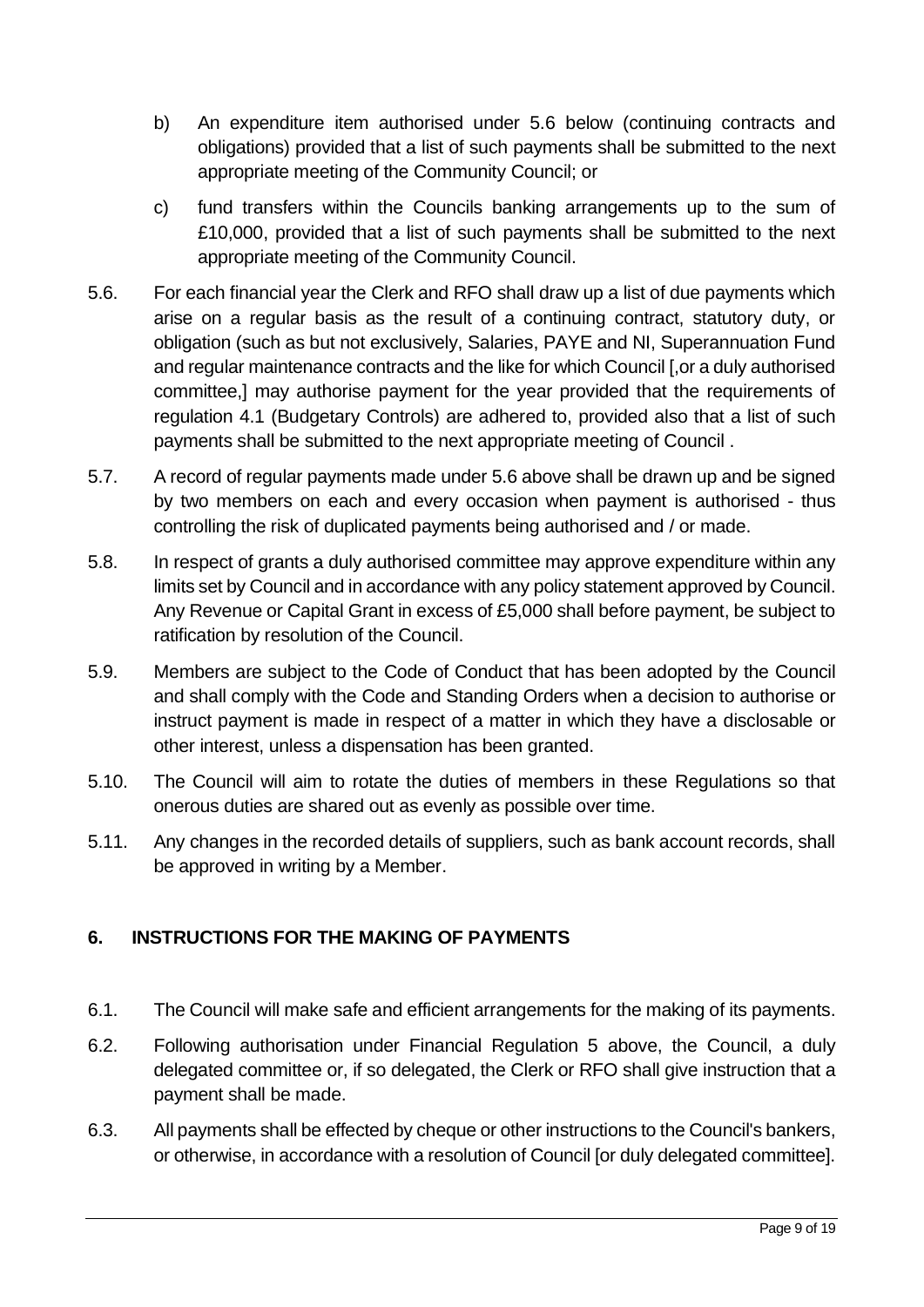- 6.4. Cheques or orders for payment drawn on the bank account in accordance with the schedule as presented to Council or committee shall be signed by two member[s] of Council in accordance with a resolution instructing that payment. A member who is a bank signatory, having a connection by virtue of family or business relationships with the beneficiary of a payment, should not, under normal circumstances, be a signatory to the payment in question.
- 6.5. To indicate agreement of the details shown on the cheque or order for payment with the counterfoil and the invoice or similar documentation, the signatories shall each also initial the cheque counterfoil.
- 6.6. Cheques or orders for payment shall not normally be presented for signature other than at a Council or committee meeting, (including immediately before or after such a meeting) with the exception of meetings held remotely.
- 6.7. If thought appropriate by the Council, payment for utility supplies (energy, telephone and water) and any National Non-Domestic Rates may be made by variable direct debit provided that the instructions are signed by two members and any payments are reported to Council as made. The approval of the use of a variable direct debit shall be renewed by resolution of the Council at least every two years.
- 6.8. If thought appropriate by the Council, payment for certain items (principally salaries) may be made by banker's standing order provided that the instructions are signed, or otherwise evidenced by two members are retained and any payments are reported to Council as made. The approval of the use of a banker's standing order shall be renewed by resolution of the Council at least every two years.
- 6.9. If thought appropriate by the Council, payment for certain items may be made by BACS or CHAPS methods provided that the instructions for each payment are signed, or otherwise evidenced, by two authorised bank signatories are retained and any payments are reported to Council as made. The approval of the use of BACS or CHAPS shall be renewed by resolution of the Council at least every two years.
- 6.10. If thought appropriate by the Council payment for certain items may be made by internet banking transfer provided evidence is retained showing which members approved the payment.
- 6.11. Where a computer requires use of a personal identification number (PIN) or other password(s), for access to the Council's records on that computer, a note shall be made of the PIN and Passwords and shall be handed to and retained by the Chairman of Council in a sealed dated envelope. This envelope may not be opened other than in the presence of two other Councillors. After the envelope has been opened, in any circumstances, the PIN and / or passwords shall be changed as soon as practicable. The fact that the sealed envelope has been opened, in whatever circumstances, shall be reported to all members immediately and formally to the next available meeting of the Council. This will not be required for a member's personal computer used only for remote authorisation of bank payments.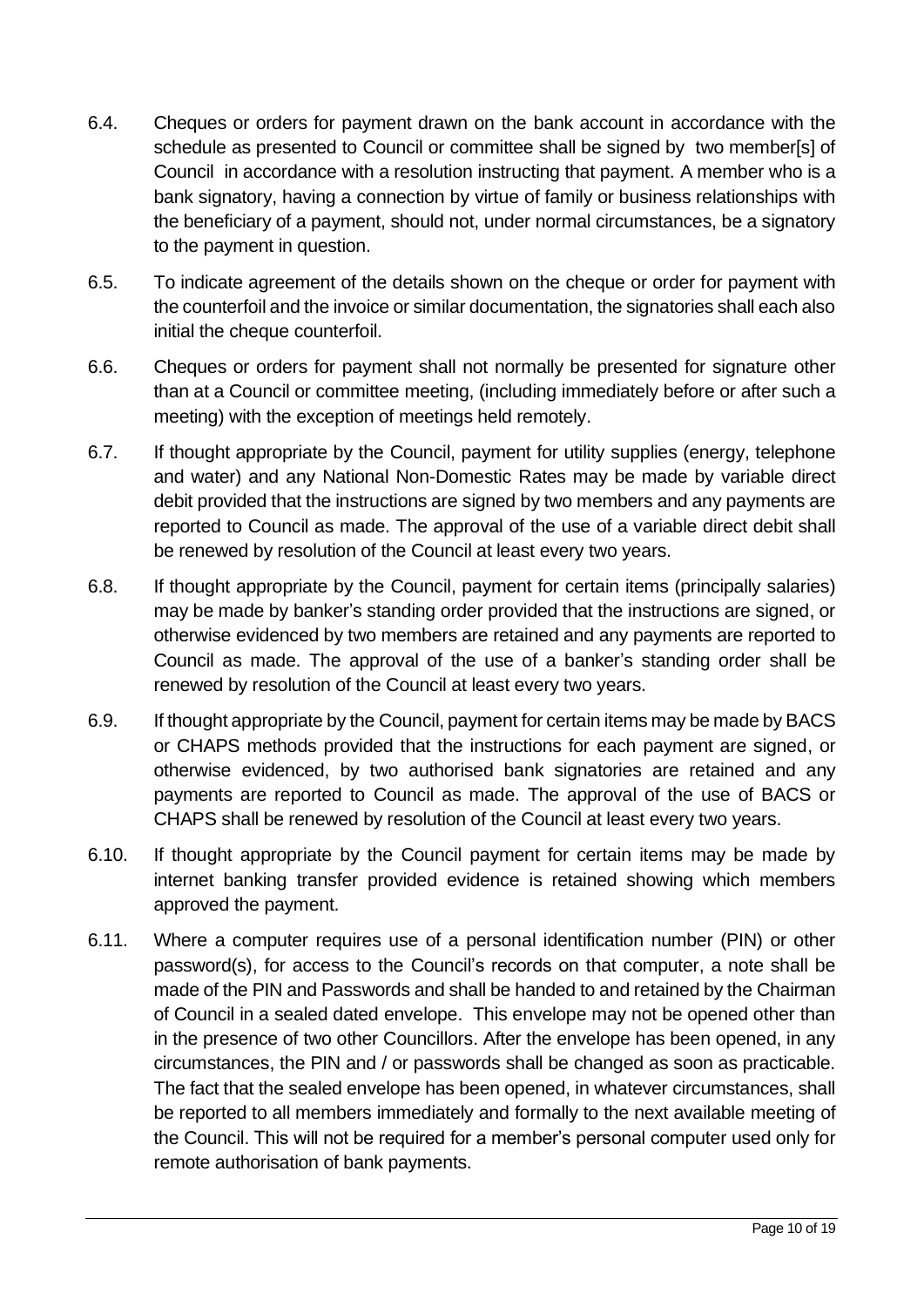- 6.12. No employee or Councillor shall disclose any PIN or password, relevant to the working of the Council or its bank accounts, to any person not authorised in writing by the Council or a duly delegated committee.
- 6.13. Regular back-up copies of the records on any computer shall be made and shall be stored securely away from the computer in question, and preferably off site.
- 6.14. The Council, and any members using computers for the Council's financial business, shall ensure that anti-virus, anti-spyware and firewall, software with automatic updates, together with a high level of security, is used.
- 6.15. Where internet banking arrangements are made with any bank, the Clerk/RFO shall be appointed as the Service Administrator. The bank mandate approved by the Council shall identify a number of Councillors who will be authorised to approve transactions on those accounts. The bank mandate will state clearly the amounts of payments that can be instructed by the use of the Service Administrator alone, or by the Service Administrator with a stated number of approvals.
- 6.16. Access to any internet banking accounts will be directly to the access page (which may be saved under "favourites"), and not through a search engine or e-mail link. Remembered or saved passwords facilities must not be used on any computer used for Council banking work. Breach of this Regulation will be treated as a very serious matter under these regulations.
- 6.17. Changes to account details for suppliers, which are used for internet banking may only be changed on written hard copy notification by the supplier and supported by hard copy authority for change signed by two of the Clerk/RFO and a member. A programme of regular checks of standing data with suppliers will be followed.
- 6.18. Any Debit Card issued for use will be specifically restricted to the Clerk/RFO and will also be restricted to a single transaction maximum value of £500 unless authorised by Council in writing before any order is placed.
- 6.19. A pre-paid debit card may be issued to employees with varying limits. These limits will be set by the Community Council. Transactions and purchases made will be reported to the Community Council and authority for topping-up shall be at the discretion of the Community Council.
- 6.20. Any corporate credit card or trade card account opened by the Council will be specifically restricted to use by the Clerk/RFO and shall be subject to automatic payment in full at each month-end. Personal credit or debit cards of members or staff shall not be used under any circumstances.
- 6.21. The Council will not maintain any form of cash float. All cash received must be banked intact. Any payments made in cash by the Clerk/RFO (for example for postage or minor stationery items) shall be refunded on a regular basis, at least quarterly.

#### <span id="page-10-0"></span>**7. PAYMENT OF SALARIES**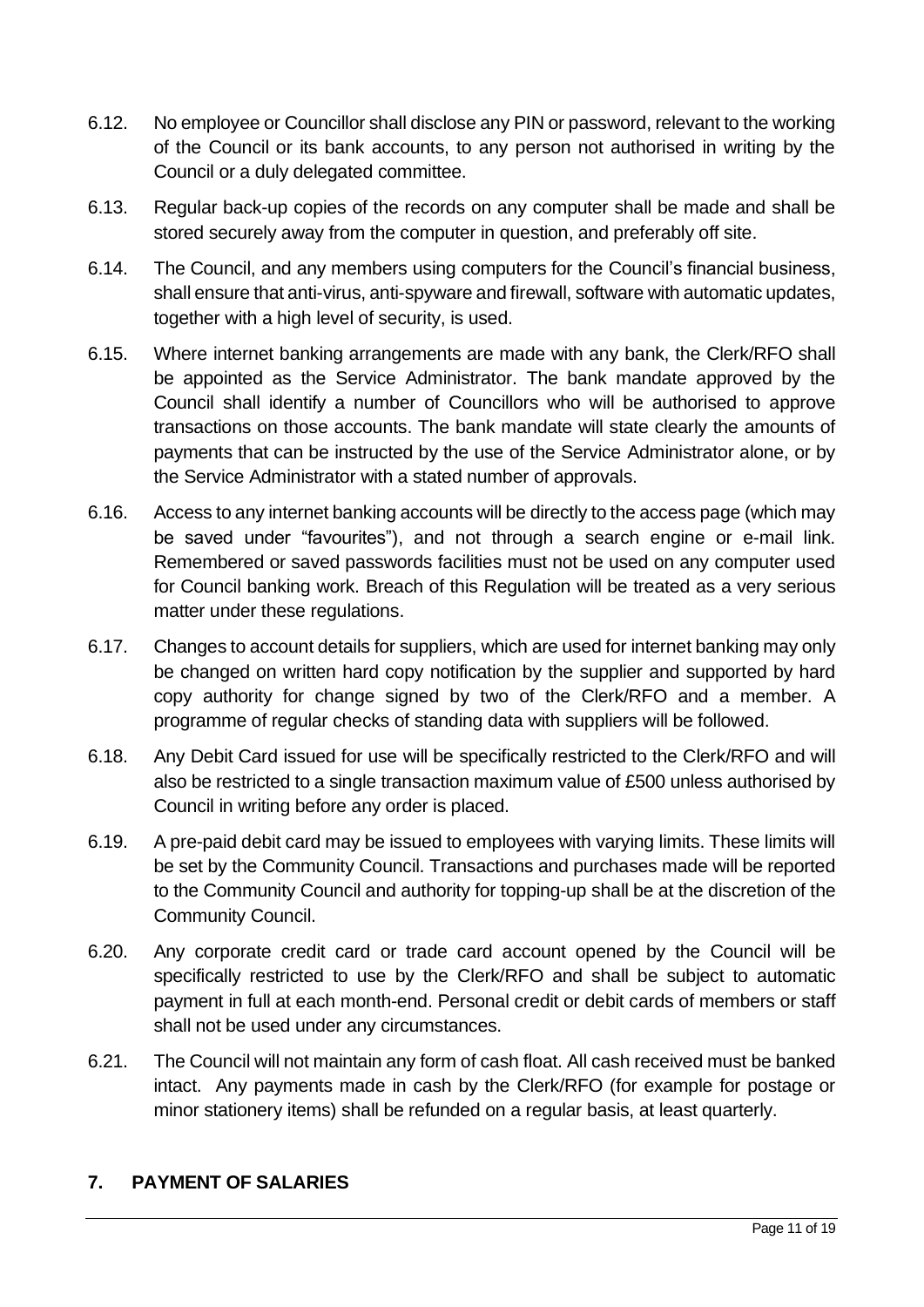- 7.1. As an employer, the Council shall make arrangements to meet fully the statutory requirements placed on all employers by PAYE and National Insurance legislation. The payment of all salaries shall be made in accordance with payroll records and the rules of PAYE and National Insurance currently operating, and salary rates shall be as agreed by Council, or duly delegated committee.
- 7.2. Payment of salaries and payment of deductions from salary such as may be required to be made for tax, national insurance and pension contributions, or similar statutory or discretionary deductions must be made in accordance with the payroll records and on the appropriate dates stipulated in employment contracts, provided that each payment is reported to the next available Council meeting, as set out in these regulations above.
- 7.3. No changes shall be made to any employee's pay, emoluments, or terms and conditions of employment without the prior consent of the Community Council.
- 7.4. Each and every payment to employees of net salary and to the appropriate creditor of the statutory and discretionary deductions shall be recorded in a separate confidential record (confidential cash book). This confidential record is not open to inspection or review (under the Freedom of Information Act 2000 or otherwise) other than:
	- a) by any Councillor who can demonstrate a need to know;
	- b) by the internal auditor;
	- c) by the external auditor; or
	- d) by any person authorised under Public Audit (Wales) Act 2004, or any superseding legislation.
- 7.5. The total of such payments in each calendar month shall be reported with all other payments as made as may be required under these Financial Regulations, to ensure that only payments due for the period have actually been paid.
- 7.6. An effective system of personal performance management should be maintained for the senior officers.
- 7.7. Any termination payments shall be supported by a clear business case and reported to the Council. Termination payments shall only be authorised by Council.
- 7.8. Before employing interim staff, the Council must consider a full business case.

#### <span id="page-11-0"></span>**8. LOANS AND INVESTMENTS**

8.1. All borrowings shall be effected in the name of the Council, after obtaining any necessary borrowing approval. Any application for borrowing approval shall be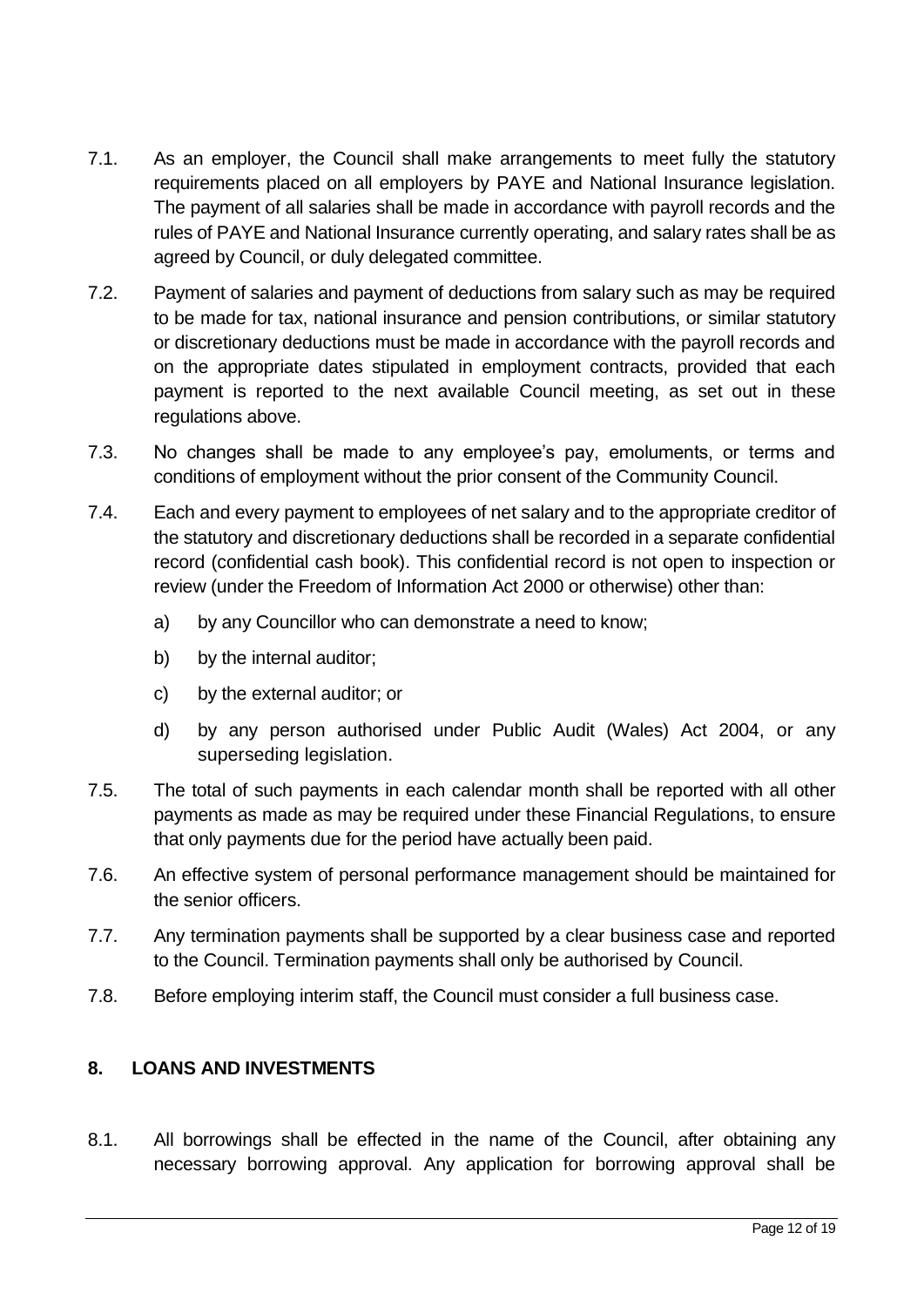approved by Council as to terms and purpose. The application for borrowing approval, and subsequent arrangements for the loan shall only be approved by full Council.

- 8.2. Any financial arrangement which does not require formal borrowing approval from the Welsh Government (such as Hire Purchase or Leasing of tangible assets) shall be subject to approval by the full Council. In each case a report in writing shall be provided to Council in respect of value for money for the proposed transaction.
- 8.3. The Council will arrange with the Council's banks and investment providers for the sending of a copy of each statement of account to the Clerk/RFO.
- 8.4. All loans and investments shall be negotiated in the name of the Council and shall be for a set period in accordance with Council policy.
- 8.5. The Council shall consider the need for an Investment Strategy and Policy which, if drawn up, shall be in accordance with relevant regulations, proper practices and guidance. Any Strategy and Policy shall be reviewed by the Council at least annually.
- 8.6. All investments of money under the control of the Council shall be in the name of the Council.
- 8.7. All investment certificates and other documents relating thereto shall be retained in the custody of the RFO.
- 8.8. Payments in respect of short term or long term investments, including transfers between bank accounts held in the same bank, or branch, shall be made in accordance with Regulation 5 (Authorisation of payments) and Regulation 6 (Instructions for payments).

#### <span id="page-12-0"></span>**9. INCOME**

- 9.1. The collection of all sums due to the Council shall be the responsibility of and under the supervision of the RFO.
- 9.2. Particulars of all charges to be made for work done, services rendered, or goods supplied shall be agreed annually by the Council, notified to the RFO and the RFO shall be responsible for the collection of all accounts due to the Council.
- 9.3. The Council will review all fees and charges at least annually, following a report of the Clerk.
- 9.4. Any sums found to be irrecoverable and any bad debts shall be reported to the Council and shall be written off in the year.
- 9.5. All sums received on behalf of the Council shall be banked intact as directed by the RFO. In all cases, all receipts shall be deposited with the Council's bankers with such frequency as the RFO considers necessary.
- 9.6. The origin of each receipt shall be entered on the paying-in slip.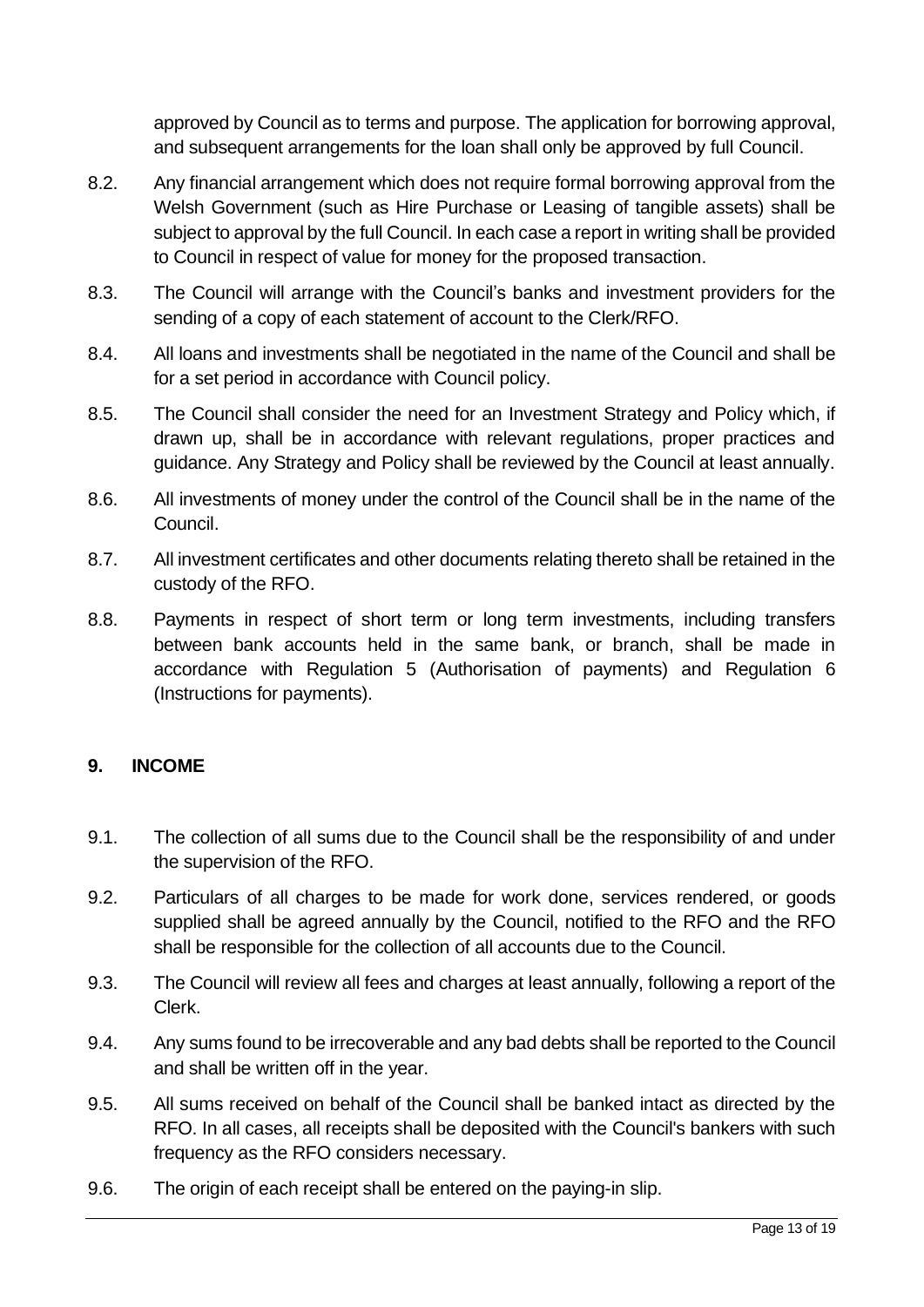- 9.7. Personal cheques shall not be cashed out of money held on behalf of the Council.
- 9.8. The RFO shall promptly complete any VAT Return that is required. Any repayment claim due in accordance with VAT Act 1994 section 33 shall be made at least annually coinciding with the financial year end.
- 9.9. Where any significant sums of cash are regularly received by the Council, the RFO shall take such steps as are agreed by the Council to ensure that more than one person is present when the cash is counted in the first instance, that there is a reconciliation to some form of control such as ticket issues, and that appropriate care is taken in the security and safety of individuals banking such cash.
- 9.10. Any income arising which is the property of a charitable trust shall be paid into a charitable bank account. Instructions for the payment of funds due from the charitable trust to the Council (to meet expenditure already incurred by the authority) will be given by the Managing Trustees of the charity meeting separately from any Council meeting (see also Regulation 16 below)].

#### <span id="page-13-0"></span>**10. ORDERS FOR WORK, GOODS AND SERVICES**

- 10.1. An official order or letter shall be issued for all work, goods and services unless a formal contract is to be prepared or an official order would be inappropriate. Copies of orders shall be retained.
- 10.2. Order books shall be controlled by the RFO.
- 10.3. All members and officers are responsible for obtaining value for money at all times. An officer issuing an official order shall ensure as far as reasonable and practicable that the best available terms are obtained in respect of each transaction, usually by obtaining three or more quotations or estimates from appropriate suppliers, subject to any *de minimis* provisions in Regulation 11.1 below.
- 10.4. A member may not issue an official order or make any contract on behalf of the Council unless specifically authorised to do so by a resolution of Council.
- 10.5. The RFO shall verify the lawful nature of any proposed purchase before the issue of any order, and in the case of new or infrequent purchases or payments, the RFO shall ensure that the statutory authority shall be reported to the meeting at which the order is approved so that the minutes can record the power being used.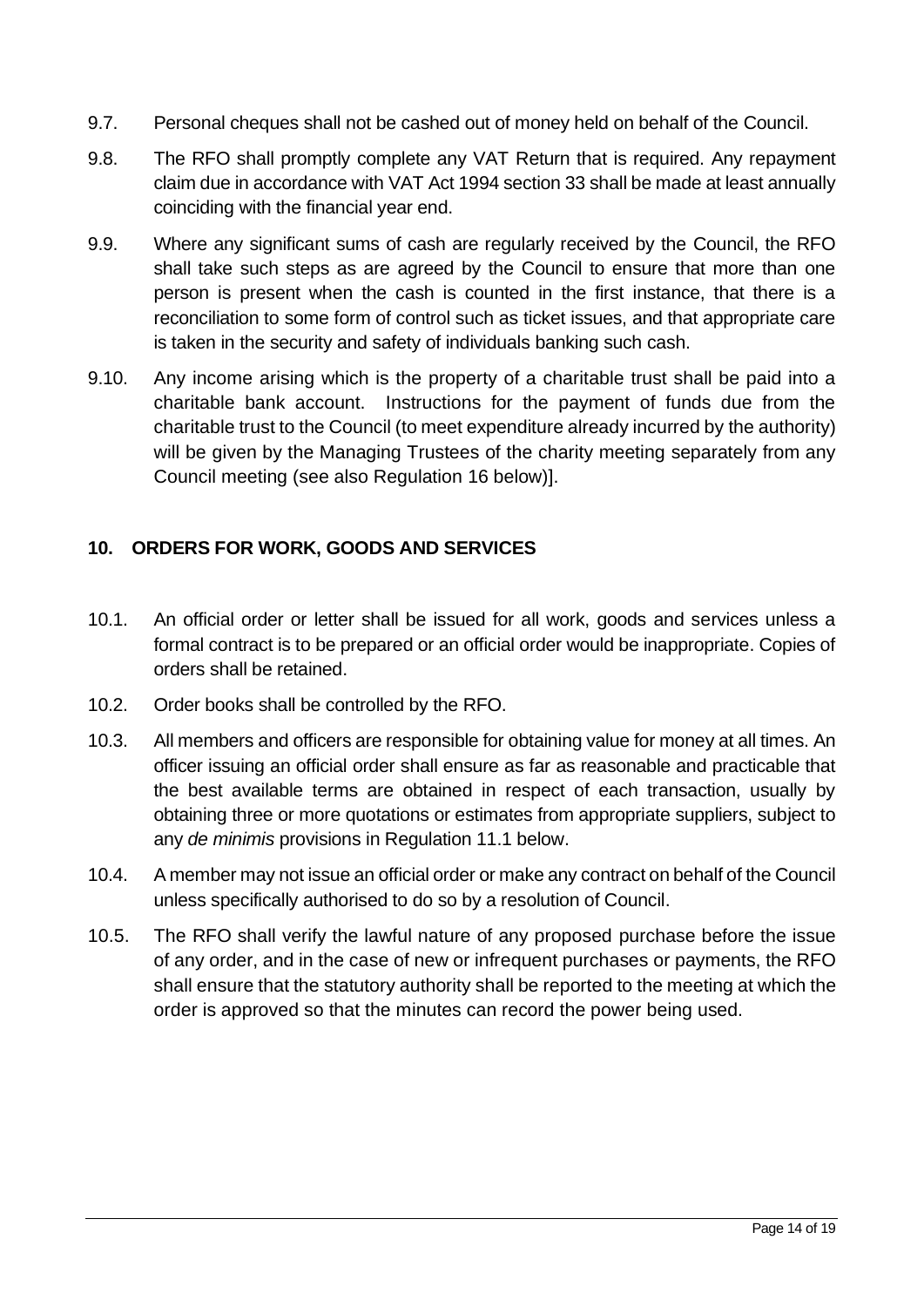# <span id="page-14-0"></span>**11. CONTRACTS**

- 11.1. Procedures as to contracts are laid down as follows:
	- a. Every contract shall comply with these financial regulations, and no exceptions shall be made otherwise than in an emergency provided that this regulation need not apply to contracts which relate to items (i) to (vi) below:
		- i. for the supply of gas, electricity, water, sewerage and telephone services;
		- ii. for specialist services such as are provided by legal professionals acting in disputes;
		- iii. for work to be executed or goods or materials to be supplied which consist of repairs to or parts for existing machinery or equipment or plant;
		- iv. for work to be executed or goods or materials to be supplied which constitute an extension of an existing contract by the Council;
		- v. for goods or materials proposed to be purchased which are proprietary articles and / or are only sold at a fixed price.
	- b. The full requirements of The Public Contracts Regulations 2015 ("the Regulations"), as applicable, shall be followed in respect of the tendering and award of a public supply contract, public service contract or public works contract which exceed thresholds in The Regulations set by the Public Contracts Directive 2014/24/EU (which may change from time to time)<sup>2</sup>.
	- c. When applications are made to waive financial regulations relating to contracts to enable a price to be negotiated without competition the reason shall be embodied in a recommendation to the Council.
	- d. Such invitation to tender shall state the general nature of the intended contract and the Clerk shall obtain the necessary technical assistance to prepare a specification in appropriate cases. The invitation shall in addition state that tenders must be addressed to the Clerk in the ordinary course of post. Each tendering firm shall be supplied with a specifically marked envelope in which the tender is to be sealed and remain sealed until the prescribed date for opening tenders for that contract.
	- e. All sealed tenders shall be opened at the same time on the prescribed date by the Clerk in the presence of at least one member of Council.
	- f. Any invitation to tender issued under this regulation shall be subject to Standing Orders 18a(v) and shall refer to the terms of the Bribery Act 2010.

<sup>2</sup> Thresholds currently applicable are:

a. For public supply and public service contracts 209,000 Euros (£181,302)

b. For public works contracts 5,225,000 Euros (£4,551,413)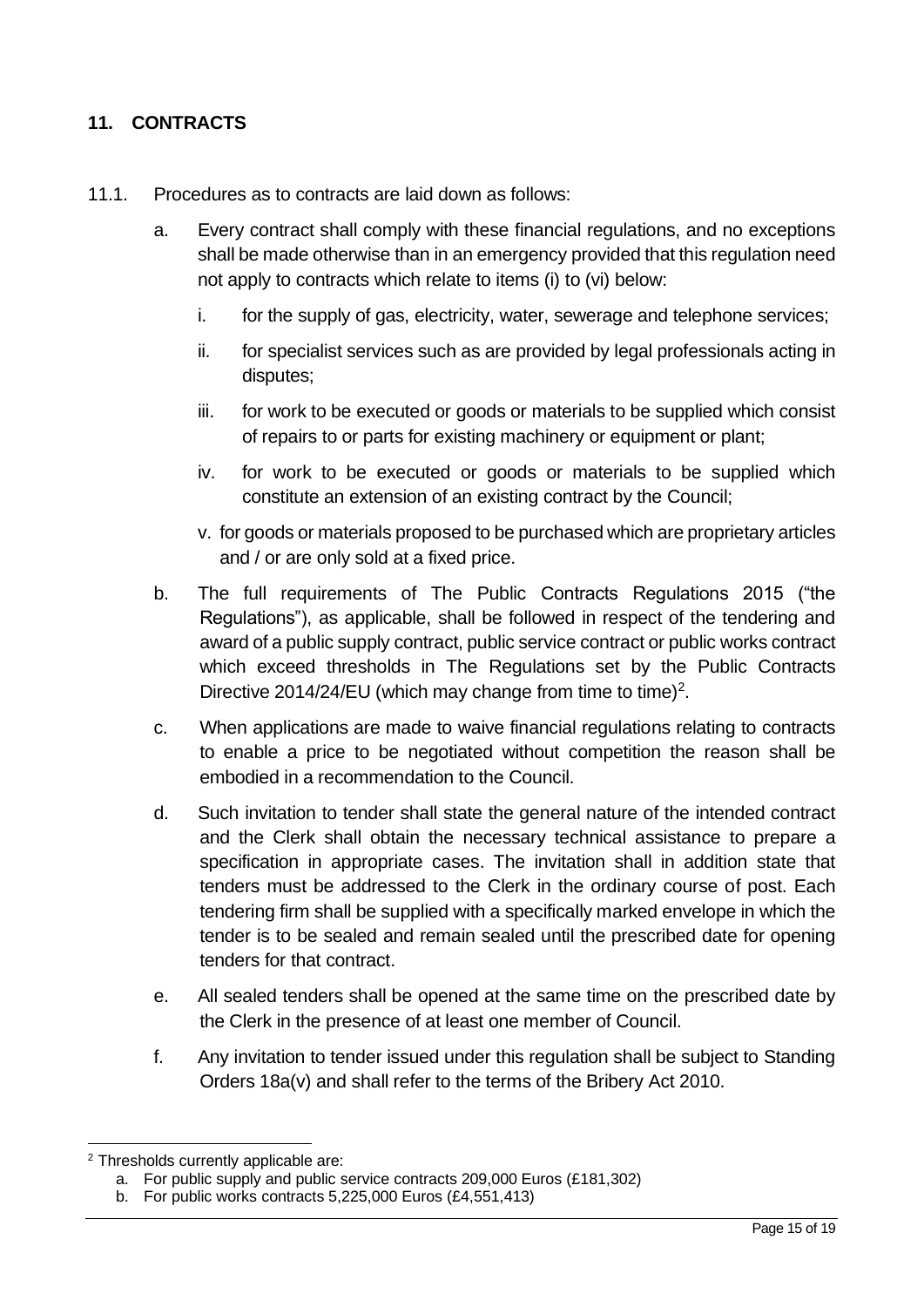- g. When it is to enter into a contract of less than  $£25,000<sup>3</sup>$  in value for the supply of goods or materials or for the execution of works or specialist services other than such goods, materials, works or specialist services as are excepted as set out in paragraph (a) the Clerk or RFO shall obtain 3 quotations (priced descriptions of the proposed supply); where the value is below £5,000 and above £1,000 the Clerk or RFO shall strive to obtain 3 estimates. Otherwise, Regulation 10.3 above shall apply.
- h. The Council shall not be obliged to accept the lowest or any tender, quote or estimate.
- i. Should it occur that the Council, or duly delegated committee, does not accept any tender, quote or estimate, the work is not allocated and the Council requires further pricing, provided that the specification does not change, no person shall be permitted to submit a later tender, estimate or quote who was present when the original decision making process was being undertaken.
- 11.2. The Proper Officer shall maintain a register of personal interests, in respect of both members and senior staff.
	- a. Members and senior staff should not, so far as is practicable, be involved in the award of orders and/or contracts with organisations or individuals in respect of which a personal interest exists, whether declared or not.
	- b. Members and senior staff should not, so far as is practicable, be involved in the making or authorising payments in respect of orders and/or contracts with organisations or individuals in respect of which a personal interest exists, whether declared or not.

# <span id="page-15-0"></span>**12. PAYMENTS UNDER CONTRACTS FOR BUILDING OR OTHER CONSTRUCTION WORKS**

- 12.1. Payments on account of the contract sum shall be made within the time specified in the contract by the RFO upon authorised certificates of the architect or other consultants engaged to supervise the contract (subject to any percentage withholding as may be agreed in the particular contract).
- 12.2. Where contracts provide for payment by instalments the RFO shall maintain a record of all such payments. In any case where it is estimated that the total cost of work carried out under a contract, excluding agreed variations, will exceed the contract sum of 5% or more a report shall be submitted to the Council.

<sup>&</sup>lt;sup>3</sup> This suggested figure is based on the sum above which special rules are applicable (under the Regulations) to Councils in England and is therefore considered an appropriate threshold.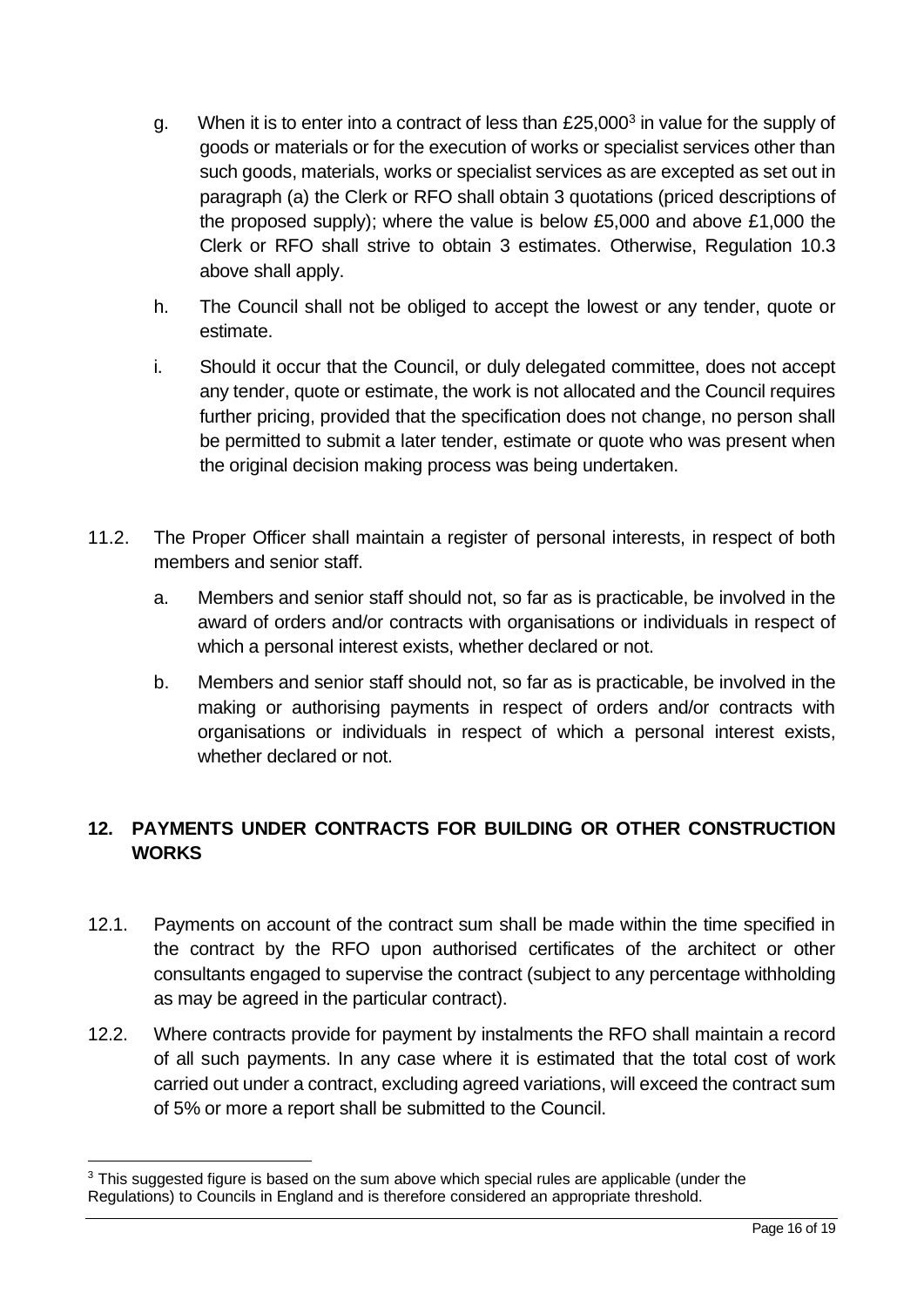12.3. Any variation to a contract or addition to or omission from a contract must be approved by the Council and Clerk to the contractor in writing, the Council being informed where the final cost is likely to exceed the financial provision.

#### <span id="page-16-0"></span>**13. STORES AND EQUIPMENT**

- 13.1. The officer in charge of each section shall be responsible for the care and custody of any stores and equipment in that section.
- 13.2. Delivery notes shall be obtained in respect of all goods received into store or otherwise delivered and goods must be checked as to order and quality at the time delivery is made.
- 13.3. Stocks shall be kept at the minimum levels consistent with operational requirements.
- 13.4. The RFO shall be responsible for periodic checks of stocks and stores at least annually.

## <span id="page-16-1"></span>**14. ASSETS, PROPERTIES AND ESTATES**

- 14.1. The Clerk shall make appropriate arrangements for the custody of all title deeds and Land Registry Certificates of properties held by the Council. The RFO shall ensure a record is maintained of all properties held by the Council, recording the location, extent, plan, reference, purchase details, nature of the interest, tenancies granted, rents payable and purpose for which held in accordance with Accounts and Audit (Wales) Regulations.
- 14.2. No tangible moveable property shall be purchased or otherwise acquired, sold, leased or otherwise disposed of, without the authority of the Council, together with any other consents required by law, save where the estimated value of any one item of tangible movable property does not exceed £250.
- 14.3. No real property (interests in land) shall be sold, leased or otherwise disposed of without the authority of the Council, together with any other consents required by law, In each case a report in writing shall be provided to Council in respect of valuation and surveyed condition of the property (including matters such as planning permissions and covenants) together with a proper business case (including an adequate level of consultation with the electorate).
- 14.4. No real property (interests in land) shall be purchased or acquired without the authority of the full Council. In each case a report in writing shall be provided to Council in respect of valuation and surveyed condition of the property (including matters such as planning permissions and covenants) together with a proper business case (including an adequate level of consultation with the electorate).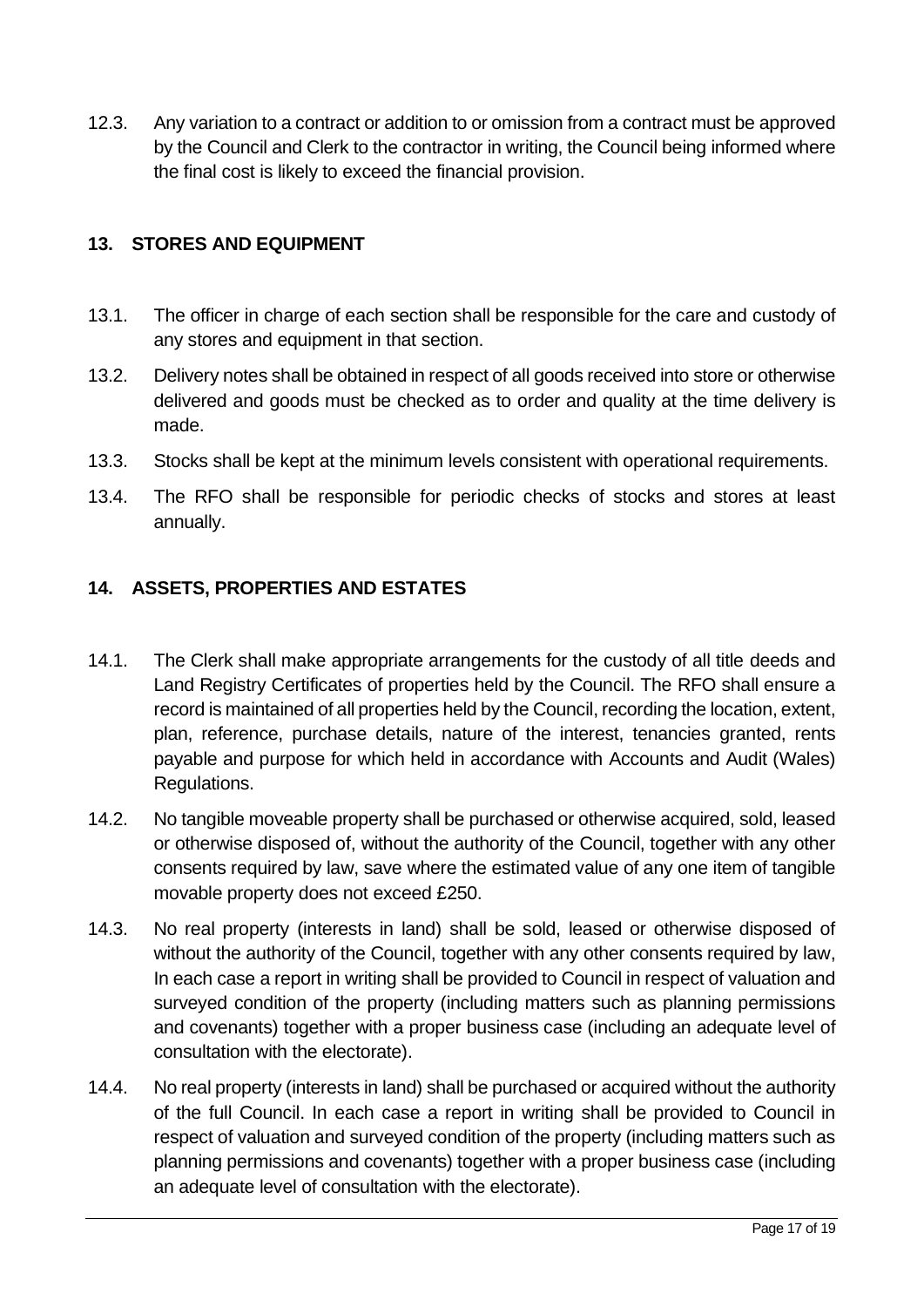- 14.5. Subject only to the limit set in Reg. 14.2 above, no tangible moveable property shall be purchased or acquired without the authority of the full Council. In each case a report in writing shall be provided to Council with a full business case.
- 14.6. The RFO shall ensure that an appropriate and accurate Register of Assets and Investments is kept up to date. The continued existence of tangible assets shown in the Register shall be verified at least annually, possibly in conjunction with a health and safety inspection of assets.
- 14.7. The RFO shall keep an inventory of tangible items valued at a level below that identified in 14.2.

## <span id="page-17-0"></span>**15. INSURANCE**

- 15.1. Following the annual risk assessment (per Financial Regulation 16), the Clerk/RFO shall effect all insurances and negotiate all claims on the Council's insurers.
- 15.2 The Clerk/RFO shall keep a record of all insurances effected by the Council and the property and risks covered thereby and annually review it.
- 15.3 The Clerk/RFO shall be notified of any loss liability or damage or of any event likely to lead to a claim and shall report these to Council at the next available meeting.
- 15.4 All appropriate members and employees of the Council shall be included in a suitable form of security or fidelity guarantee insurance which shall cover the maximum risk exposure as determined [annually] by the Council, or duly delegated committee.

#### <span id="page-17-1"></span>**16. RISK MANAGEMENT**

- 16.1. The Council is responsible for putting in place arrangements for the management of risk. The Clerk/RFO shall prepare, for approval by the Council, risk management policy statements in respect of all activities of the Council. Risk policy statements and consequential risk management arrangements shall be reviewed by the Council at least annually.
- 16.2. When considering any new activity, the Clerk/RFO shall prepare a draft risk assessment including risk management proposals for consideration and adoption by the Council.